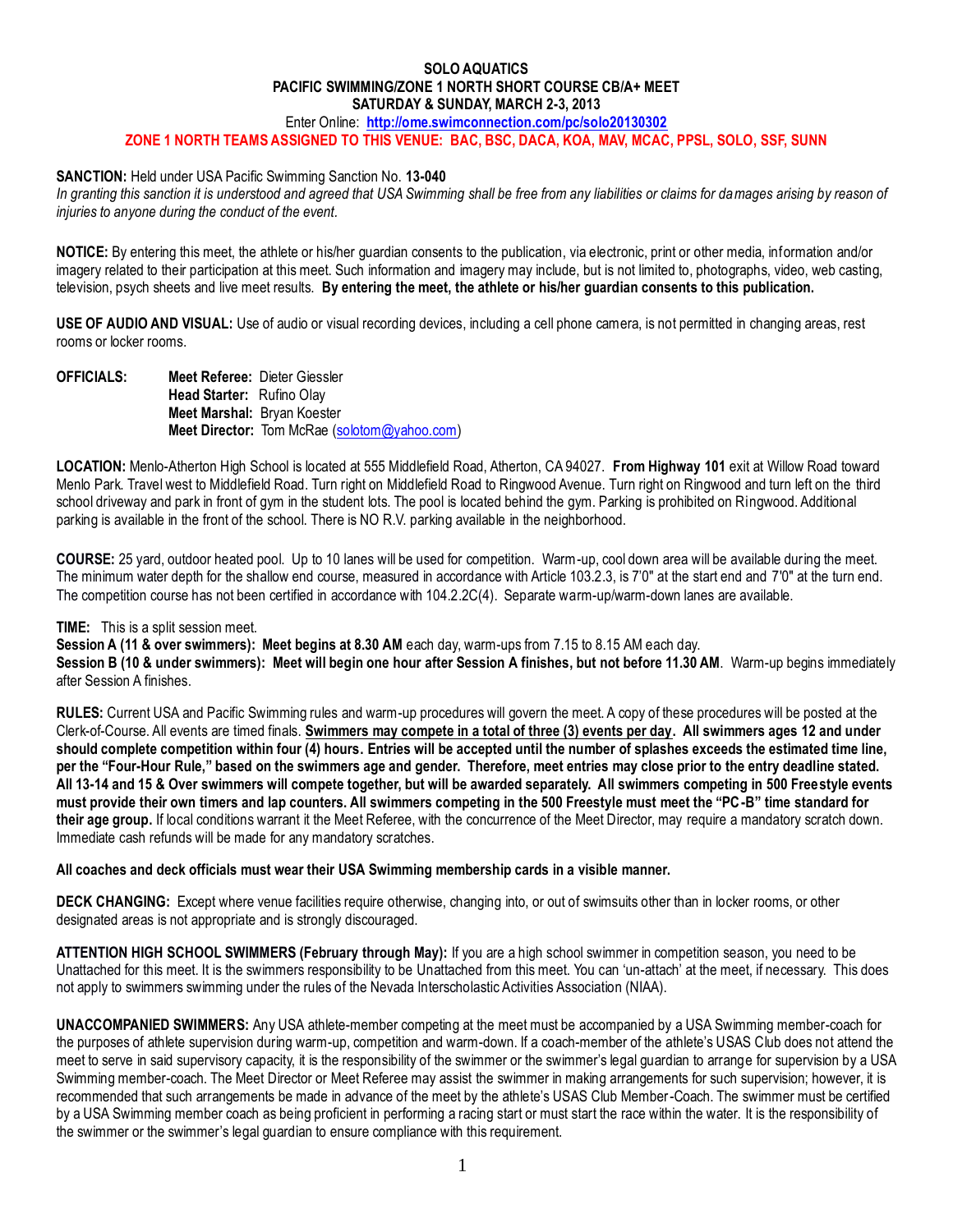**RESTRICTIONS:** Smoking and the use of other tobacco products is prohibited on the pool deck, in the locker rooms, in spectator seating, on standing areas and in all areas used by swimmers, during the meet and during warm-up periods. Sale and use of alcoholic beverages is prohibited in all areas of the meet venue. All shelters must be properly secured. No glass containers are allowed in the meet venue. No propane heater is permitted except for snack bar/meet operations. Pets, not including guide dogs, are strictly prohibited in all areas of the meet venue.

**ELIGIBILITY:** Swimmers must be current members of USA-S and enter their name and registration number on the meet entry card as they are shown on their Registration Card. If this is not done, it may be difficult to match the swimmer with the registration and times database. The meet host must check all swimmer registrations against the SWIMS database and if not found to be registered, the Meet Director shall accept the registration at the meet (a \$10 surcharge will be added to the regular registration fee). Duplicate registrations will be refunded by mail. Swimmers in the "A" Division must have met at least the listed "PC-A" time standard. Swimmers in the "B" Division must have met at least the listed "PC-B" time standard. All entry times slower than the listed "PC-B" time standard will be in the "C" Division. Entries with **"NO TIME" will be accepted.** Entry times submitted for this meet will be checked against a computer database and may be changed in accordance with Pacific Swimming Entry Time Verification Procedures. Disabled swimmers are welcome to attend this meet and should contact the Meet Director or Meet Referee regarding special accommodations on entry times and seeding per Pacific Swimming policy. Swimmers 19 years of age and over may compete in the meet for time only, no awards. The swimmer's age will be the age of the swimmer on the first day of the meet.

**ENTRY PRIORITY**: Zone 1N swimmers from **BAC, BSC, DACA, KOA, MAV, MCAC, PPSL, SOLO, SSF,** and **SUNN** entering online must do so by 11.59 PM on **February 15, 2013** in order to receive priority acceptance to the meet. Surface mail entries must be postmarked by **February 11, 2013** in order to receive priority acceptance to the meet. No swimmers other than those from **BAC, BSC, DACA, KOA, MAV, MCAC, PPSL, SOLO, SSF,**  and **SUNN** may enter the meet until the preference period has concluded.

**ENTRY FEES:** \$2.75 per event, \$8.00 participation fee per swimmer. No late entries. Fax entries, or entries without payment will not be accepted. No refunds will be made.

| Make check payable to:               | <b>SOLO</b>                   |
|--------------------------------------|-------------------------------|
| Mail with entries to: $\blacksquare$ | Tom McRae                     |
|                                      | P.O. BOX 7266                 |
|                                      | Menlo Park, California, 94025 |

**MAILED OR HAND DELIVERED ENTRIES**: Entries must be on the attached consolidated entry form. Forms must be filled out completely and printed clearly with swimmers best time. Entries must be entered using the current Pacific Swimming form**.** Entries must be postmarked by midnight, **Monday, February 18, 2013** or hand delivered to the Entry Chairperson at the above address by 6:30 p.m. **Wednesday, February 20, 2013**. No late entries will be accepted. No refunds will be made, except mandatory scratch downs. Requests for confirmation of receipt of entries should include a self-addressed envelope.

**ONLINE ENTRIES:** You may enter this meet online or by U.S. mail. To enter on-line go to **<http://ome.swimconnection.com/pc/solo20130302>** to receive an immediate entry confirmation this method requires payment by credit card. Swim Connection LLC charges a processing fee for this service, equal to \$1 per swimmer plus 5% of the total Entry Fees. Please note that the processing fee is a separate fee from the Entry Fees. If you do not wish to pay the processing fee, enter the meet using a mail entry. Entering online is a convenience, is completely voluntary, and is in no way required or expected of a swimmer by Pacific Swimming. **Online entries will be accepted through Wednesday, February 27, 2013 at 11:59 PM. Entries will be accepted until the number of splashes exceeds the estimated time line, per the "Four-Hour Rule," based on the swimmers age and gender. Therefore, meet entries may close prior to the entry deadline stated.**

**CHECK-IN:** The meet will be deck seeded. Swimmers must check-in at the Clerk-of-Course. Close of check-in for all individual events shall be no more than 60 minutes before the estimated time of the first heat of that event. No event shall be closed more than 30 minute s before the scheduled start of the session. Swimmers who do not check-in will not be seeded and will not be allowed to compete in that event.

**SCRATCHES:** Swimmers entered in an individual event that have checked in for that event, must swim in the event unless they notify the Clerk of the Course before seeding for that event has begun. Failure to swim an event will result in being barred from their next individual event on that day or the next meet day, whichever is first. Exception: No penalty shall apply for failure to withdraw or compete in an individual event if the Meet Referee is notified in the event of illness or injury and accepts the proof thereof, or it is determined by the Meet Referee that the No -Show is caused by circumstances beyond the control of the swimmer.

**AWARDS:** Individual events will be awarded in the A, B and C division. Ribbons for the First through Eighth place will be given to the following age groups: 8 & Under, 9-10, 11-12, and 13-14. Swimmers 15 years of age and older will not receive awards. 'A' time medals will be given to swimmers achieving a new 'PC-A' time, regardless of place achieved in the event. All awards must be picked up at the meet by coaches at the end of each session. Awards will not be mailed.

**ADMISSION:** Free. A list of swimmers and their entry seed times will be available on-line. Programs will not be available for sale.

**REFRESHMENTS:** A snack bar will be available at each session. Coaches and working deck officials will be provided lunch. Hospitality will serve refreshments to timers.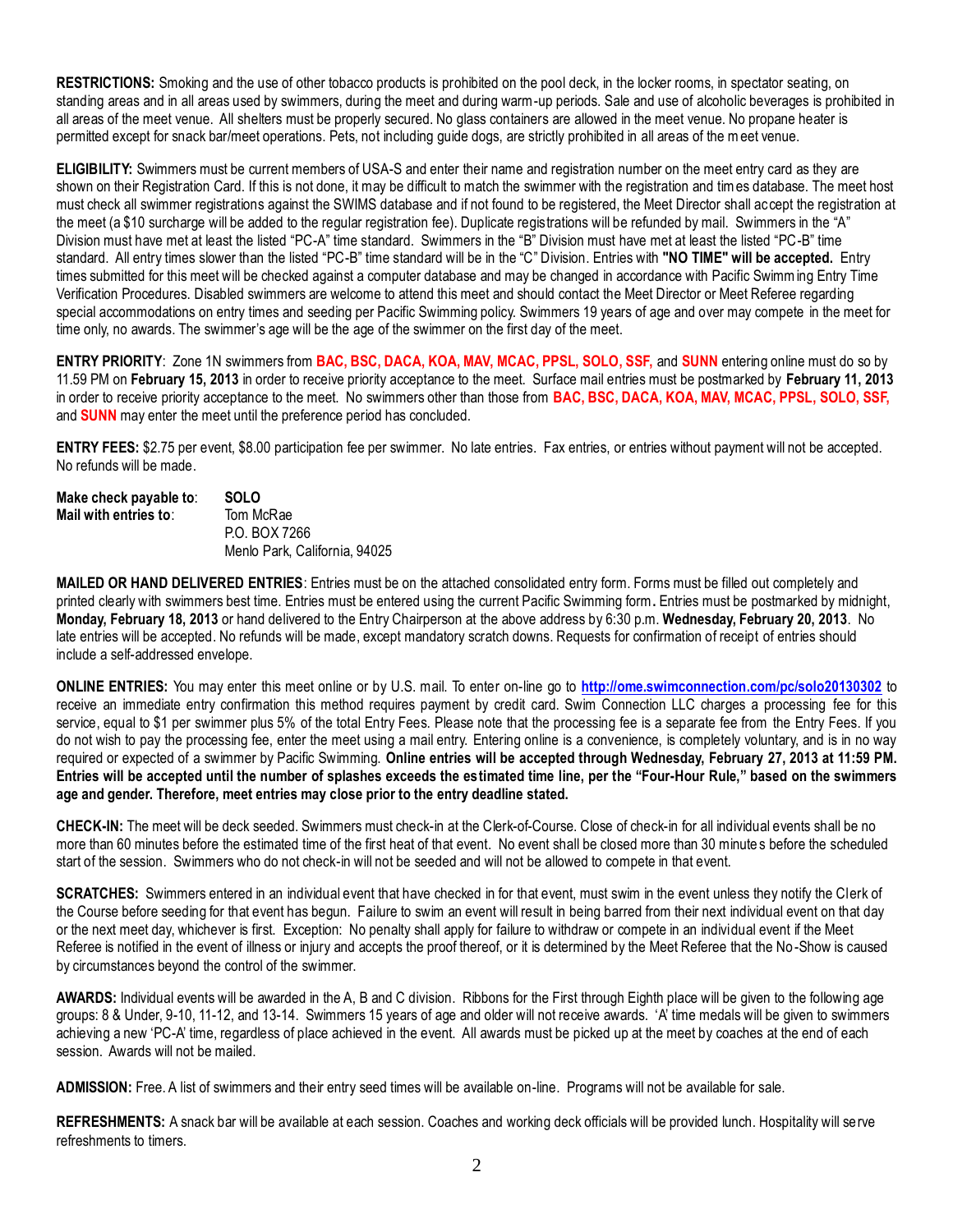**MISCELLANEOUS:** No overnight parking is allowed. Facilities will not be provided after meet hours.

**TIMERS:** All participating teams are expected to provide lane timers and recorders based upon the number of swimmers registered to swim each day. Timing lanes will be assigned to teams and coaches will be notified of assignments during the week prior to the meet.

**Minimum Officials:** All available USA Swimming member certified officials are welcomed and encouraged to work at this meet. As the number of certified officials allows, interested parents/trainees are also welcome to shadow working officials for education and/or mentoring. Participating clubs are *requested* to provide at least the following number of certified and carded officials for each session. Teams that do not provide sufficient officials may be asked to provide coaches to act in the place of officials.

| Club swimmers entered in session | Trained and carded officials requested  |
|----------------------------------|-----------------------------------------|
| $1 - 10$                         |                                         |
| $11 - 25$                        |                                         |
| 26-50                            | 2                                       |
| 51-75                            | 3                                       |
| 76-100                           | 4                                       |
| 101 or more                      | 1 more for every 25 additional swimmers |

See your Zone Officials Chair for specific requirements for your zone

| <b>Girls Event</b><br><b>Number</b> | Saturday, March 2, 2013<br><b>Session A</b> | <b>Boys Event</b><br><b>Number</b> |
|-------------------------------------|---------------------------------------------|------------------------------------|
|                                     | 13/O 200 IM                                 | 2                                  |
| 3                                   | 11-12 200 IM                                | 4                                  |
| 5                                   | 13/0 100 Back                               | 6                                  |
| 7                                   | 11-12 100 Back                              | 8                                  |
| 9                                   | 13/0 100 Breast                             | 10                                 |
| 11                                  | 11-12 50 Breast                             | 12                                 |
| 13                                  | 13/O 200 Fly                                | 14                                 |
| 15                                  | 11-12 50 Fly                                | 16                                 |
| 17                                  | 13/O 200 Free                               | 18                                 |
| 19                                  | 11-12 500 Free                              | 20                                 |

**Girls Event Number**

|                |                                             |                                    | ------                              |                                           |                                    |
|----------------|---------------------------------------------|------------------------------------|-------------------------------------|-------------------------------------------|------------------------------------|
| Event<br>mber  | Saturday, March 2, 2013<br><b>Session A</b> | <b>Boys Event</b><br><b>Number</b> | <b>Girls Event</b><br><b>Number</b> | Sunday, March 3, 2013<br><b>Session A</b> | <b>Boys Event</b><br><b>Number</b> |
|                | 13/O 200 IM                                 |                                    | 39                                  | 11-12 100 Fly                             | 40                                 |
| 3              | 11-12 200 IM                                |                                    | 41                                  | 13/O 100 Free                             | 42                                 |
| $\overline{5}$ | 13/0 100 Back                               | 6                                  | 43                                  | 11-12 50 Back                             | 44                                 |
| $\overline{7}$ | 11-12 100 Back                              | 8                                  | 45                                  | 13/O 200 Back                             | 46                                 |
| 9              | 13/0 100 Breast                             | 10                                 | 47                                  | 11-12 200 Breast                          | 48                                 |
| 11             | 11-12 50 Breast                             | 12                                 | 49                                  | 13/O 200 Breast                           | 50                                 |
| 13             | 13/O 200 Fly                                | 14                                 | 51                                  | 11-12 50 Free                             | 52                                 |
| 15             | 11-12 50 Fly                                | 16                                 | 53                                  | 13/O 50 Free                              | 54                                 |
| 17             | 13/O 200 Free                               | 18                                 | 55                                  | 11-12 100 Breast                          | 56                                 |
| 19             | 11-12 500 Free                              | 20                                 | 57                                  | 13/O 400 IM                               | 58                                 |
|                |                                             |                                    |                                     |                                           |                                    |

| Event<br>mber  | Saturday, March 2, 2013<br><b>Session B</b> | <b>Boys Event</b><br><b>Number</b> | <b>Girls Event</b><br><b>Number</b> | Sunday, March 3, 2013<br><b>Session B</b> | <b>Boys Event</b><br><b>Number</b> |
|----------------|---------------------------------------------|------------------------------------|-------------------------------------|-------------------------------------------|------------------------------------|
| 21             | 9-10 100 Free                               | 22                                 | 59                                  | 8/U 100 Free                              | 60                                 |
| 23             | 8/U 25 Free                                 | 24                                 | 61                                  | 9-10 100 IM                               | 62                                 |
| $\overline{2}$ | 9-10 200 IM                                 | 26                                 | 63                                  | 8/U 50 Back                               | 64                                 |
| 27             | 8/U 100 IM                                  | 28                                 | 65                                  | 9-10 50 Breast                            | 66                                 |
| 29             | 9-10 50 Back                                | 30                                 | 67                                  | 8/U 25 Breast                             | 68                                 |
| 31             | 8/U 25 Back                                 | 32                                 | 69                                  | 9-10 100 Fly                              | 70                                 |
| 33             | 9-10 100 Breast                             | 34                                 | 71                                  | 8/U 50 Fly                                | 72                                 |
| 35             | 8/U 50 Breast                               | 36                                 | 73                                  | 9-10 200 Free                             | 74                                 |
| 37             | 9-10 500 Free                               | 38                                 | 75                                  | 8/U 50 Free                               | 76                                 |

**Swimmers in the 500 Yard Freestyle must provide their own counters and timers. All swimmers in the 500 Yard Freestyle must have met the 'PC-B' time standard.**

Time Standards can be found at: [http://www.pacswim.org/page/times\\_standards.shtml](http://www.pacswim.org/page/times_standards.shtml)